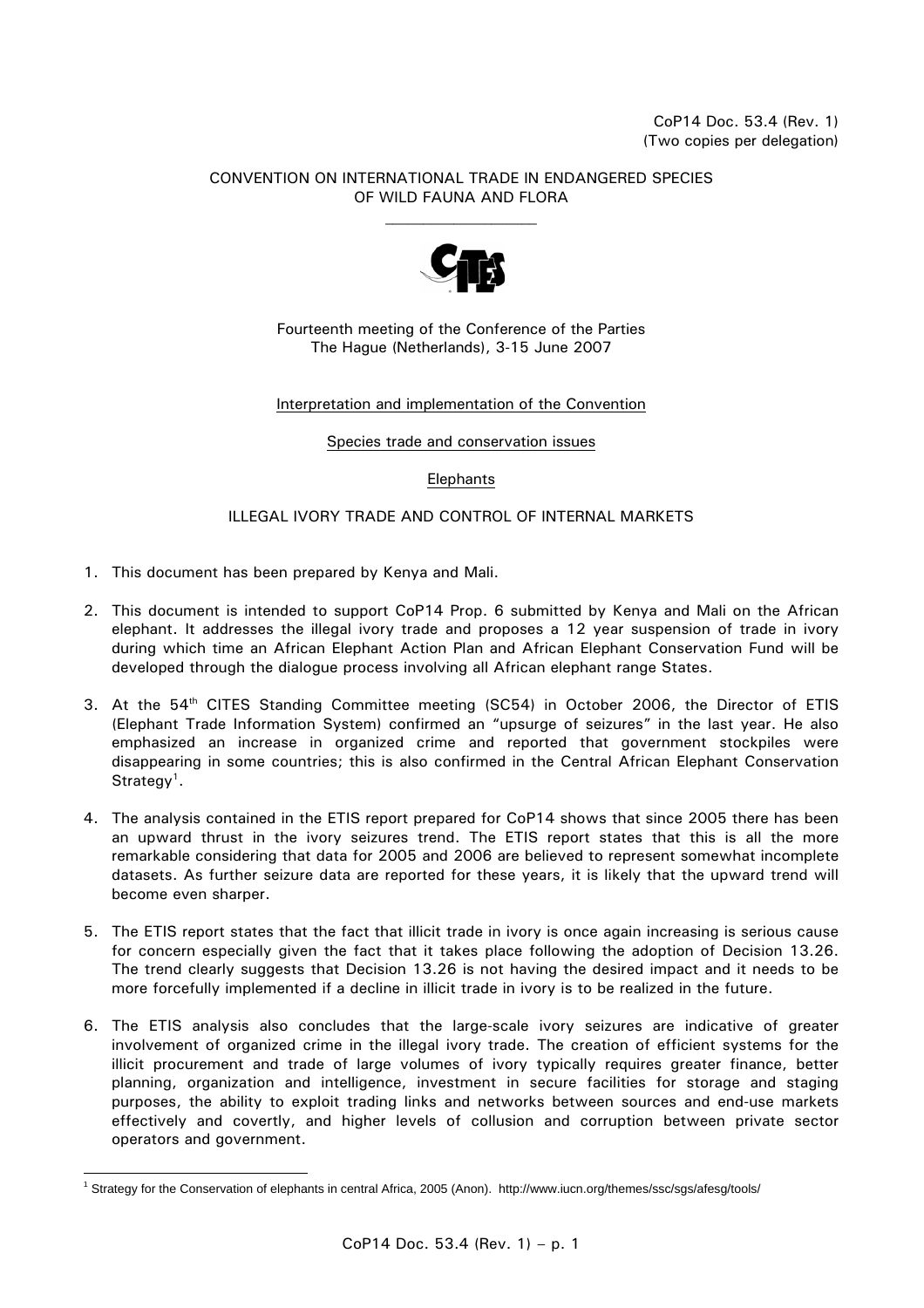- 7. It appears that the increase of organized crime in the illicit trade in ivory has gone hand-in-hand with the globalization of African markets and economic linkages. Foreign nationals in Africa, especially those with links to important end-use ivory markets, have now developed capabilities to move large consignments of raw ivory as well as processed ivory products directly to key Asian markets.
- 8. An investigation in China in May and June 2006 found that the price of ivory on the illegal market was US\$560-750 / kg, representing up to a three fold increase in two years<sup>2</sup>. In Sudan and Egypt there has been a twofold to fourfold increase in recent years. Further rises in ivory prices will continue to increase the incentive for those involved in poaching and the illegal sale of ivory.
- 9. Demand for ivory has increased significantly since CoP13. Continued debate in CITES about reopening trade serves to fuel this demand, bringing with it increased enforcement challenges, particularly for elephant range States. Such challenges demand fresh approaches. One such approach is DNA profiling, which has been used to analyse the 6.5 tonnes of ivory seized in Singapore in 2002 (the results indicating that the majority of the ivory was from elephants in Zambia (SC54 Doc. 26.1 (Rev. 1)).
- 10. A suspension of ivory trade would allow time free from effects of CITES decisions on ivory trade to establish an African Elephant Conservation Fund and develop an African Elephant Action Plan to: build enforcement capacity in African elephant range States; enhance cooperative enforcement mechanisms such as the Lusaka Agreement Task Force; bring illegal trade under control; develop new methodology (e.g. using DNA profiling) to meet the considerable enforcement challenges facing African (and Asian) elephant range States; allow for the development of minimum standards for an international mechanism to control trade in ivory; determine the effects, if possible, of the one-off stockpile sale agreed to at the 55<sup>th</sup> Standing Committee meeting; determine and address the factors that are driving the expanding illegal market; provide time to refine MIKE (the programme for Monitoring Illegal Killing of Elephants) so that it can become an instrument more capable of detecting trends and problems with poaching at an early stage.
- 11. With these aims in mind, amendments are suggested to Resolution Conf. 10.10 (Rev. CoP12) in Annex 1 and draft Decisions are proposed in Annex 2.

 2 Ivory Market in China: China Ivory Trade Survey Report, IFAW, Jun 2006.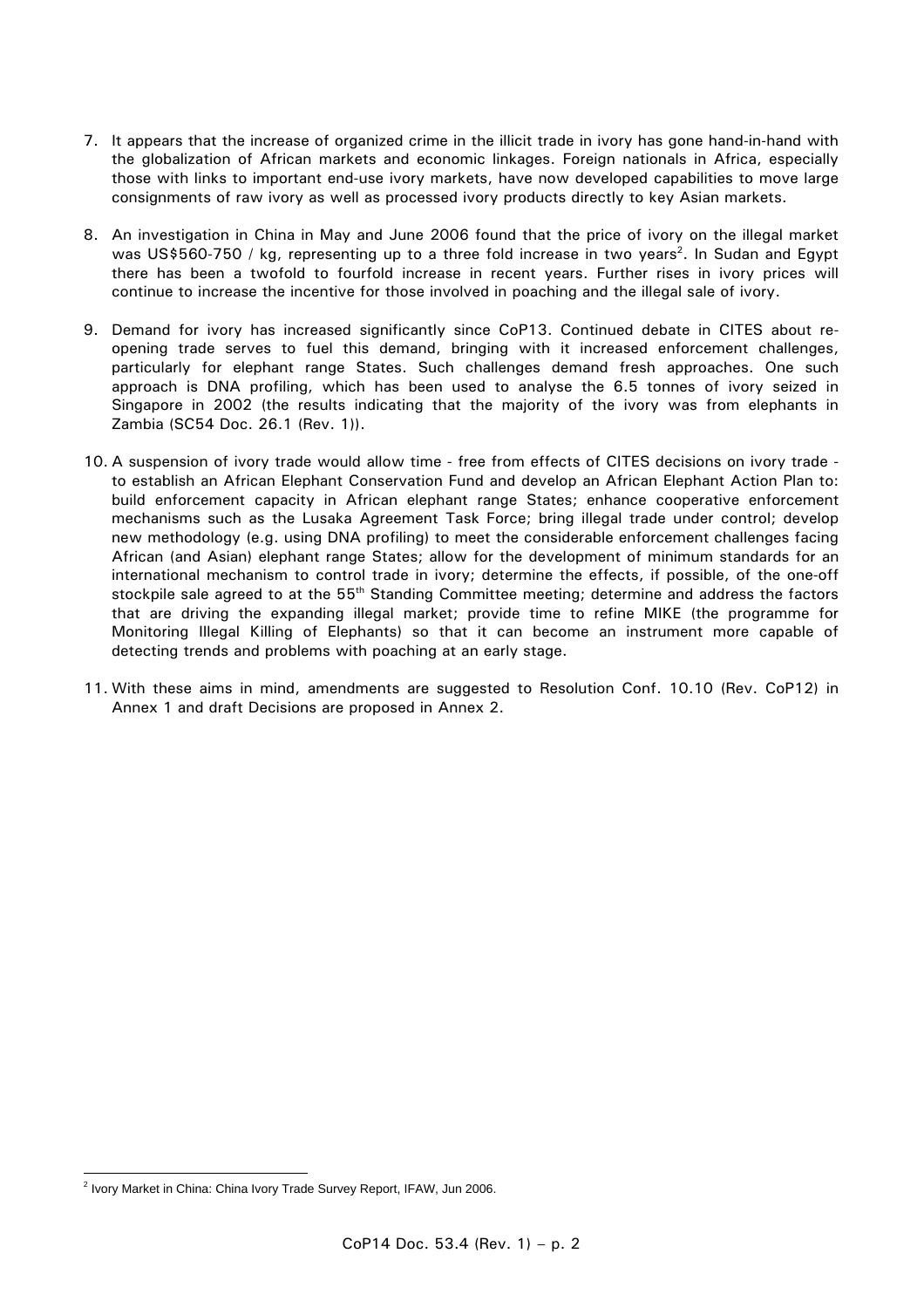#### DRAFT RESOLUTION OF THE CONFERENCE OF THE PARTIES

## Revision of the preamble and selected operative sections of Resolution Conf. 10.10 (Rev. CoP12) on trade in elephant specimens<sup>3</sup>

NB: Text to be deleted is crossed out. Proposed new text is underlined.

NOTING that the Asian elephant, *Elephas maximus*, has been included in Appendix I since 1973;

NOTING also that the African elephant, *Loxodonta africana*, was transferred from Appendix II to Appendix I at the seventh meeting of the Conference of the Parties (Lausanne, 1989) but some populations were transferred back to Appendix II, under a set of conditions, at the 10th meeting (Harare, 1997) and at the 11th meeting (Gigiri, 2000);

RECOGNIZING that elephant range States are the best protectors of their elephants but that the majority of them lack adequate enforcement capacity to ensure the security of their elephant populations;

#### AWARE that illegal trade in ivory presents a significant threat to elephant populations;

WELCOMING the Action Plan for the Control of Trade in Elephant Ivory approved at the 14<sup>th</sup> meeting of the Conference of the Parties;

AWARE that monitoring systems should encompass capacity-building in range States, to provide information to facilitate elephant management, and to prioritize and guide enforcement initiatives and protection efforts;

CONVINCED that the enhancement of elephant security in Africa and Asia would be facilitated by cooperation, data-sharing and mutual assistance between and among the range States;

## THE CONFERENCE OF THE PARTIES TO THE CONVENTION

## *Regarding trade in raw and worked ivory and quotas for and trade in raw ivory exported as hunting trophies*

RECOMMENDS that:

 $\overline{a}$ 

- a) Parties whose elephant populations are listed on Appendix I will not introduce any proposals to downlist their elephant populations for a period of 12 years following the conditional sale of registered government-owned ivory stocks agreed at the 12<sup>th</sup> meeting of the Conference of the Parties;
- b) Parties whose elephant populations are listed on Appendix II shall not trade in raw or worked ivory, for a period of 12 years following the conditional sale of registered government-owned ivory stocks agreed at the  $12<sup>th</sup>$  meeting of the Conference of the Parties, except for:
	- i) raw ivory exported as hunting trophies for non-commercial purposes;
	- ii) ivory carvings from Zimbabwe in accordance with the annotation to the listing of the population of the African elephant of Zimbabwe; and
	- ii) ekipas from Namibia in accordance with the annotation to the listing of the population of the African elephant of Namibia;
- a)c) each State that has a population of African elephants and wishes to authorize export of raw ivory as hunting trophies for non-commercial purposes establish, as part of its management of the

 $3$  Annexes 1 and 2 and all other operative sections of the Resolution remain unchanged.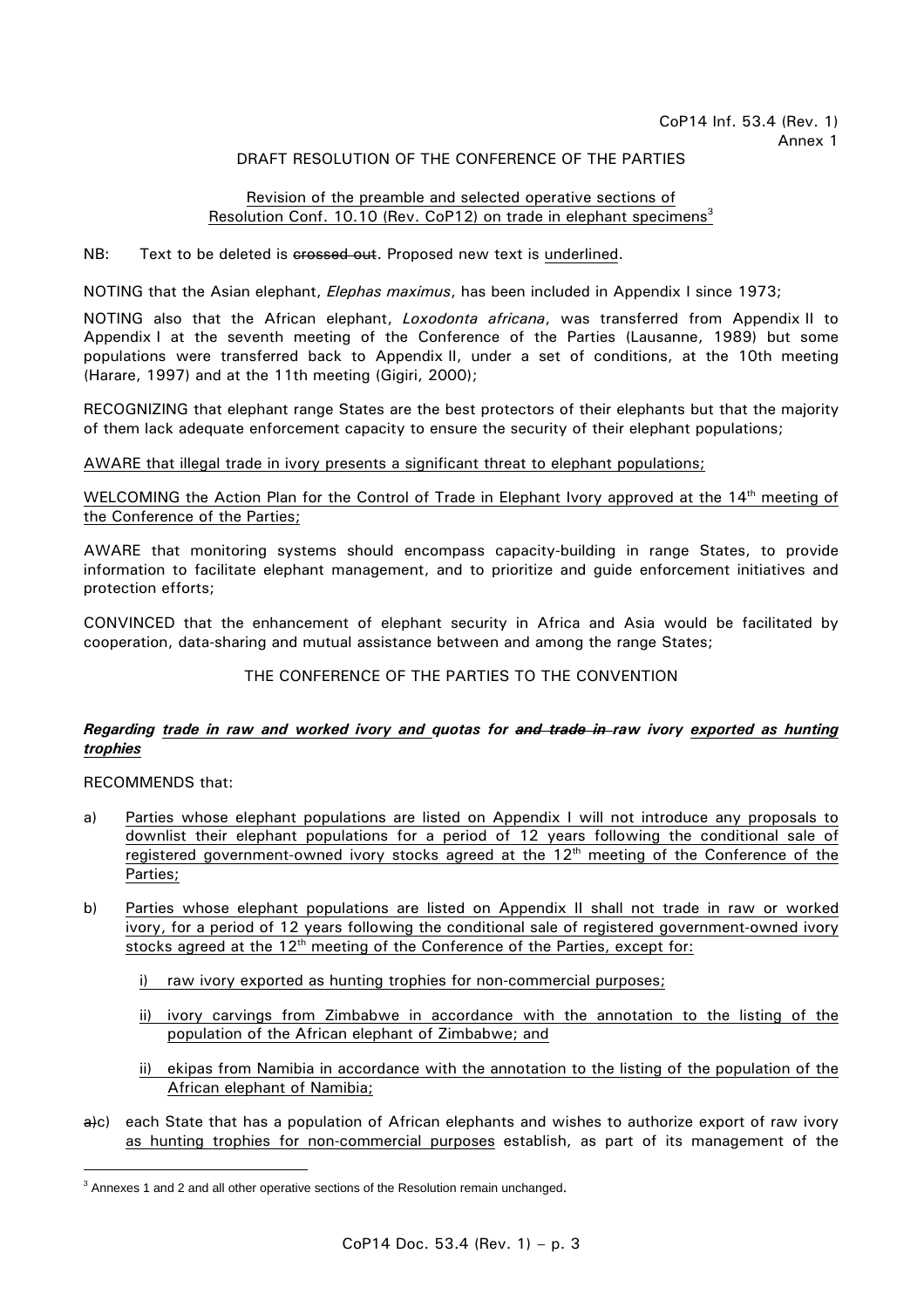population, an annual export quota for raw ivory such trade expressed as a maximum number of tusks;

- b)d) each export quota for such trade be communicated in advance to the CITES Secretariat in writing by 31 December for the next calendar year;
- c) Parties ensure that significant amounts of confiscated ivory are notified separately to the Secretariat and are not incorporated in quota submissions;
- d)e) the CITES Secretariat assist in the implementation of the quota system by: reviewing information submitted on each quota, together with any information received about the status of the population in question; discussing any concern with the relevant State; and, if there is no cause for concern, communicating the current quota to the Parties not later than 31 January of each year;
- e)f) the Secretariat maintain its Ivory Trade Control Procedures Manual and that the Parties follow the procedures for quota submissions documented in this Manual;
- $\frac{4}{9}$  if the quota is not submitted by the deadline, the State in question have a zero quota until such time as it communicates its quota in writing to the Secretariat and the Secretariat in turn notifies the Parties;
- g)h) no export, re-export or import of trade in raw ivory be authorized unless it is marked in accordance with this Resolution or in accordance with the Secretariat Manual;
- hi) Parties accept raw ivory as hunting trophies for non-commercial purposes only from producer African elephant Range States and only where the export permit was issued in a year for which a quota for the State in question has been communicated to the Parties in accordance with this Resolution;
- $\ddot{h}$ ) Parties may only accept raw ivory as hunting trophies for non-commercial purposes from a producer an African elephant range non-party State only if a quota for that State has been reviewed by the Secretariat and communicated to the Parties and if the Secretariat has received from the State an annual report on its ivory trade, and if the State meets all the other conditions in this Resolution and Article X of the Convention (as interpreted by Resolutions of the Conference of the Parties);
- $\ddot{\theta}$ k) in compiling their annual reports, producer-African elephant range Party and non-Pparty States that have authorized the export of raw ivory relate such exports to their quota for any given year, providing the Secretariat with as much relevant information as possible, including, as a minimum, the number of whole or substantially whole tusks and their individual weights and identification numbers;
- k)l) all Parties maintain an inventory of the stock of raw ivory held within their territory, and that they inform the Secretariat of the level of this stock each year before 31 January, indicating the source of the ivory;
- m) the Secretariat reports to each Conference of the Parties on the levels of raw ivory stocks held within the territories of Parties; and
- l)n) Parties assist the Secretariat to ensure that the duties set out in this Resolution are carried out; and

#### *Regarding resources required for implementation of this Resolution*

APPEALS to all governments, intergovernmental organizations, international aid agencies, nongovernmental conservation organizations and other appropriate agencies to provide funds for the resources required in the Secretariat and producer elephant range States to ensure that the recommendations in this Resolution can be effectively implemented; and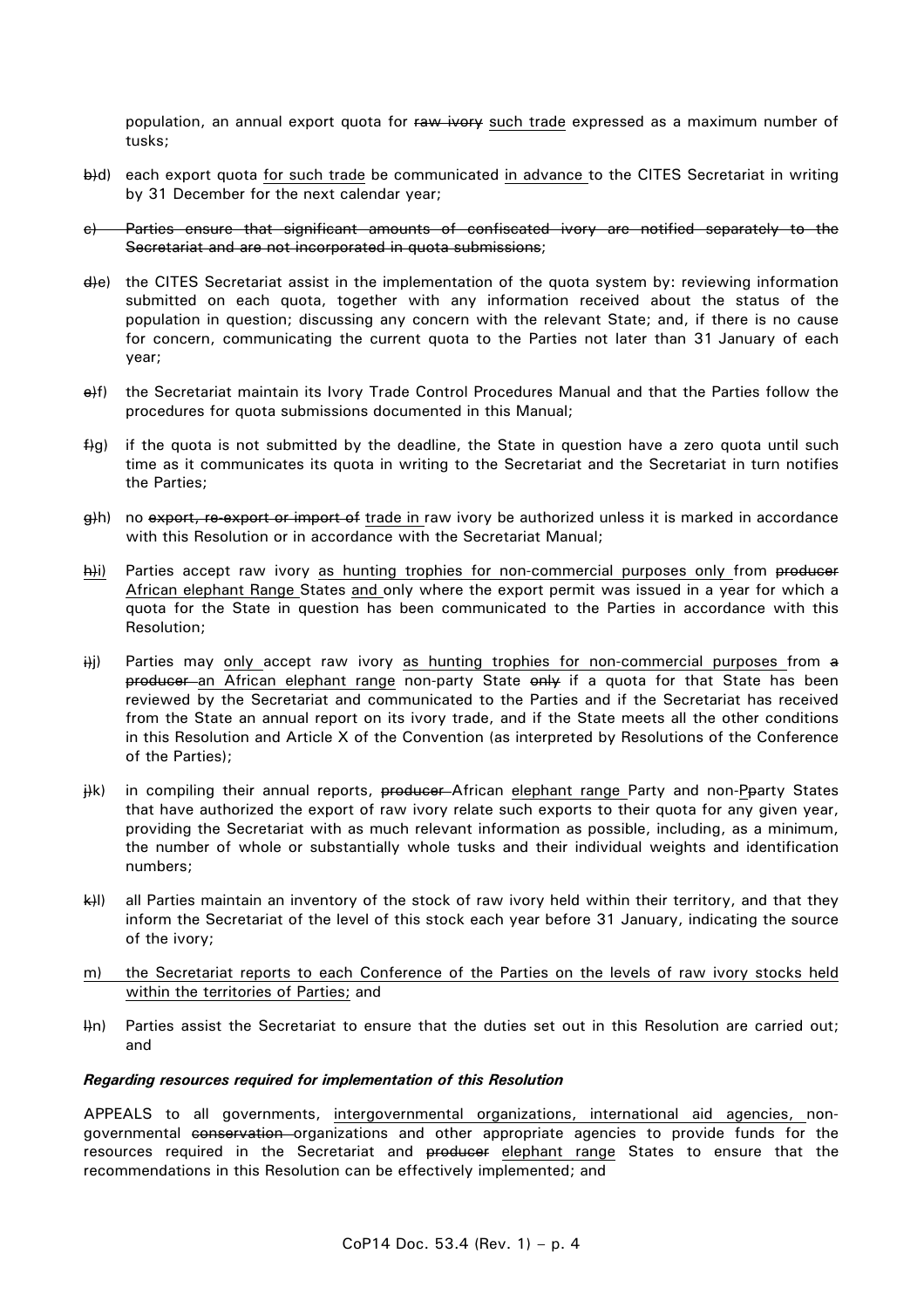REPEALS Resolution Conf. 9.16 (Fort Lauderdale, 1994) – Trade in African elephant ivory.